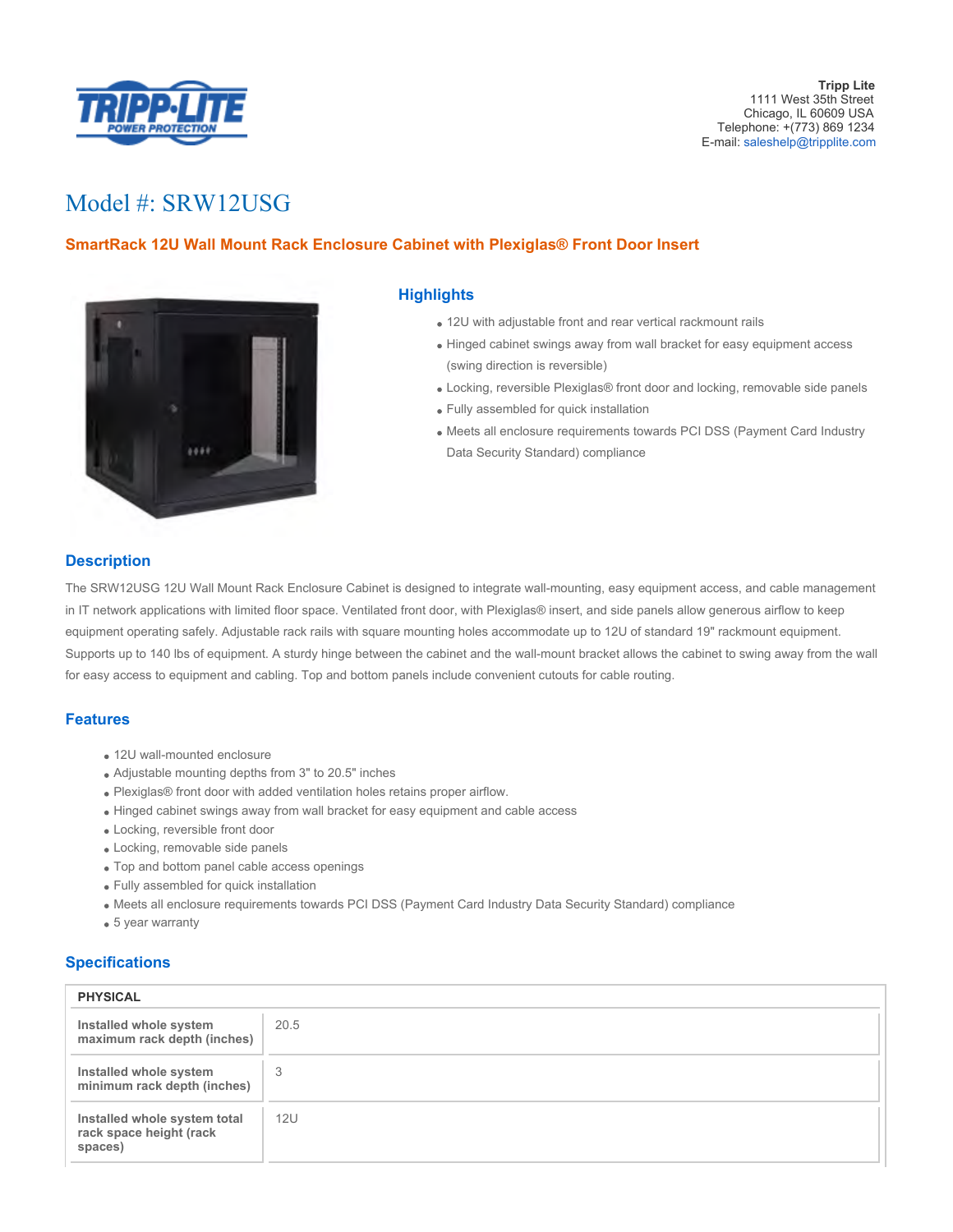| Shipping weight (lbs)                                          | 70                                                                     |  |  |  |
|----------------------------------------------------------------|------------------------------------------------------------------------|--|--|--|
| Shipping weight (kg)                                           | 31.5                                                                   |  |  |  |
| <b>Shipping Dimensions</b><br>(HWD/in)                         | 27.95 x 26.38 x 24.41                                                  |  |  |  |
| <b>Shipping Dimensions</b><br>(HWD/cm)                         | 71 x 67 x 62                                                           |  |  |  |
| Unit weight (lbs)                                              | 60                                                                     |  |  |  |
| Unit weight (kg)                                               | 27.21                                                                  |  |  |  |
| <b>Unit Dimensions (cm)</b>                                    | EXTERNAL DIMENSIONS: 63.5 x 60 x 54.9 (HWD)                            |  |  |  |
| <b>Unit Dimensions (in)</b>                                    | EXTERNAL DIMENSIONS: 25 x 23.63 x 21.6 (HWD)                           |  |  |  |
| Color                                                          | <b>Black</b>                                                           |  |  |  |
| <b>Weight Capacity - Stationary</b><br>(lbs)                   | 200                                                                    |  |  |  |
| <b>SPECIAL FEATURES</b>                                        |                                                                        |  |  |  |
| <b>Grounding lug</b>                                           | Front and Back door frames                                             |  |  |  |
| <b>CERTIFICATIONS</b>                                          |                                                                        |  |  |  |
| <b>NOM</b> (Mexico)                                            | Tested to NOM (Mexico)                                                 |  |  |  |
| <b>Approvals</b>                                               | EIA-310-D, IEC 60297-3-100, DIN 41494, IP20 Protection, RoHS, UL 60950 |  |  |  |
| <b>WARRANTY</b>                                                |                                                                        |  |  |  |
| <b>Product Warranty Period</b><br>(U.S., Canada & Puerto Rico) | 5-year limited warranty                                                |  |  |  |

## **Related Items**

## **Optional Products**

| <b>Product Type</b>     | <b>Related Model</b> | <b>Description</b>                                                                                     | Qty. |
|-------------------------|----------------------|--------------------------------------------------------------------------------------------------------|------|
| Patch Panels            | N252-012             | 12-Port Cat6 Patch Panel<br>568B                                                                       |      |
| <b>Patch Panels</b>     | N252-024             | 24-Port Cat6 Patch Panel<br>568B                                                                       |      |
| Patch Panels            | N252-048             | 48-Port Cat6 Patch Panel<br>568B                                                                       |      |
| Patch Panels            | N252-048-1U          | 48-Port Cat6 1U High Density 110 Type Patch Panel                                                      |      |
| Rack Accessories        | SR1UPANEL 10         | 1U Blanking Panel Kit (10 pieces; toolless mounting.)                                                  |      |
| Rack Accessories        | SR1UPANEL50          | 1U Blanking Panel Kit (50 pieces; toolless mounting.)                                                  |      |
| Rack Accessories        | SRCABLEDUCT1U        | 1U Horizontal Cable Manager (Finger duct with cover.)                                                  |      |
| Rack Accessories        | <b>SRCABLERING1U</b> | 1U Horizontal Cable Manager (Flexible ring type.)                                                      |      |
| Rack Accessories        | <b>SRCABLERING2U</b> | 2U Horizontal Cable Manager (Flexible ring type.)                                                      |      |
| <b>Rack Accessories</b> | <b>SRCAGENUTS</b>    | Square Hole Hardware Kit (Includes 50 M6 screws and washers.)                                          |      |
| Rack Accessories        | <b>SRCASTER</b>      | Heavy-Duty Rolling Caster Kit (Includes 4 casters. Casters are<br>included with 48/42/25U enclosures.) |      |
| <b>Rack Accessories</b> | SRFAN3U              | 3U Fan Panel, 120V (3 high-performance fans; 210 CFM; 5-15P plug.)                                     |      |